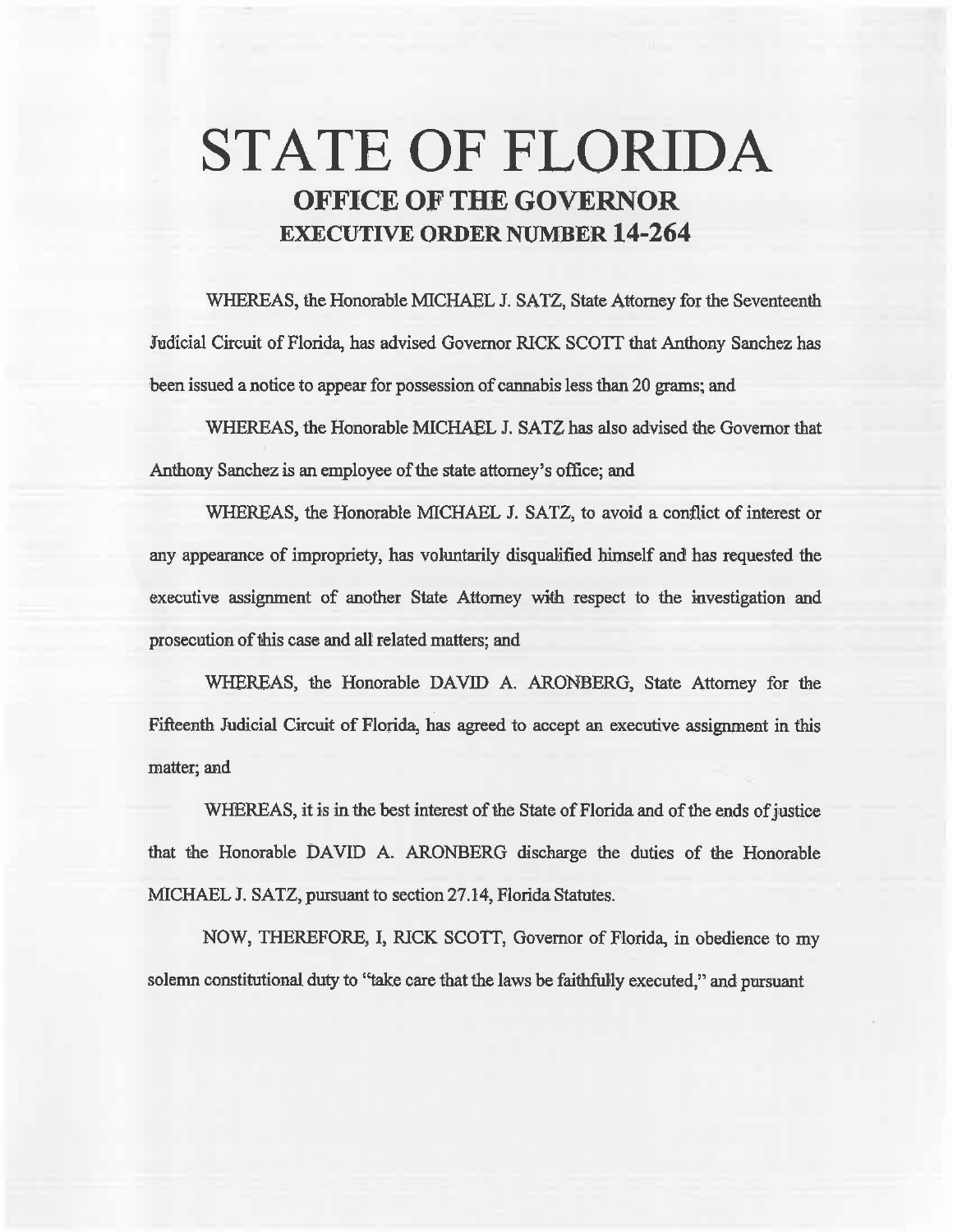to the Constitution and laws of the State of Florida, issue the following Executive Order, effective immediately:

## Section 1.

The Honorable DAVJD A. ARONBERG, State Attorney for the Fifteenth Judicial Circuit of Florida, referred to as the "Assigned State Attorney," is assigned to discharge the duties of the Honorable MICHAEL J. SATZ, State Attorney for the Seventeenth Judicial Circuit of Florida, as they relate to the investigation, prosecution and all matters related to Anthony Sanchez.

## Section 2.

The Assigned State Attorney or one or more Assistant State Attorneys and Investigators, who have been designated by the Assigned State Attorney, shall proceed immediately to the Seventeenth Judicial Circuit of Florida, and are vested with the authority to perform the duties prescribed herein.

### Section 3.

All residents of the Seventeenth Judicial Circuit are requested, and all public officials are directed, to cooperate and render whatever assistance is necessary to the Assigned State Attorney, so that justice may be served.

#### Section 4.

The period of this Executive Assignment shall be for one (1) year, to and including September 18, 2015.